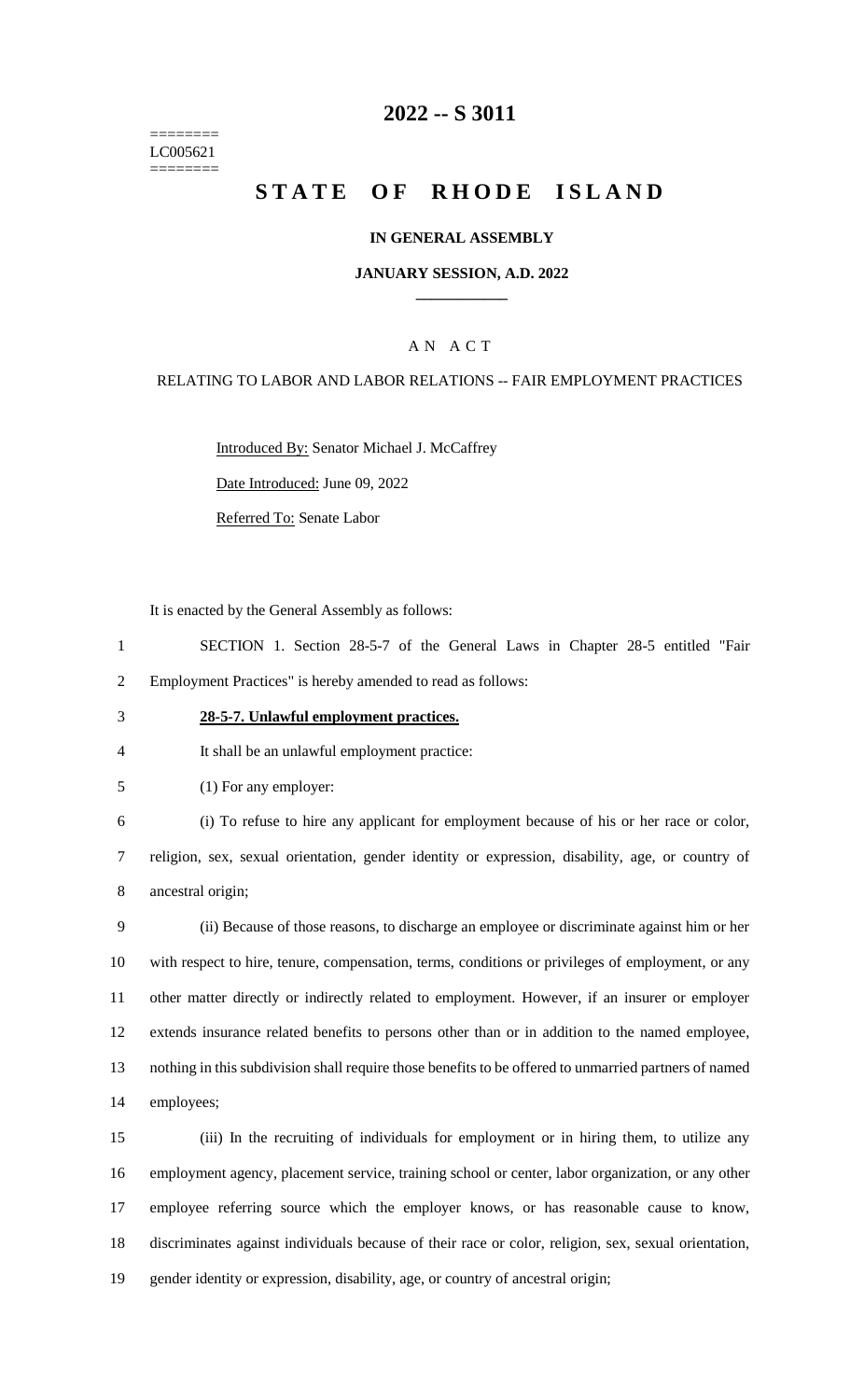(iv) To refuse to reasonably accommodate an employee's or prospective employee's disability unless the employer can demonstrate that the accommodation would pose a hardship on the employer's program, enterprise, or business; or

 (v) When an employee has presented to the employer an internal complaint alleging harassment in the workplace on the basis of race or color, religion, sex, disability, age, sexual orientation, gender identity or expression, or country of ancestral origin, to refuse to disclose in a timely manner in writing to that employee the disposition of the complaint, including a description of any action taken in resolution of the complaint; provided, however, no other personnel information shall be disclosed to the complainant;

 (2)(i) For any employment agency to fail or refuse to properly classify or refer for employment or otherwise discriminate against any individual because of his or her race or color, religion, sex, sexual orientation, gender identity or expression, disability, age, or country of ancestral origin; or

 (ii) For any employment agency, placement service, training school or center, labor organization, or any other employee referring source to comply with an employer's request for the referral of job applicants if the request indicates either directly or indirectly that the employer will not afford full and equal employment opportunities to individuals regardless of their race or color, religion, sex, sexual orientation, gender identity or expression, disability, age, or country of ancestral origin;

(3) For any labor organization:

 (i) To deny full and equal membership rights to any applicant for membership because of his or her race or color, religion, sex, sexual orientation, gender identity or expression, disability, age, or country of ancestral origin;

 (ii) Because of those reasons, to deny a member full and equal membership rights, expel him or her from membership, or otherwise discriminate in any manner against him or her with respect to his or her hire, tenure, compensation, terms, conditions or privileges of employment, or any other matter directly or indirectly related to membership or employment, whether or not authorized or required by the constitution or bylaws of the labor organization or by a collective labor agreement or other contract;

 (iii) To fail or refuse to classify properly or refer for employment, or otherwise to discriminate against any member because of his or her race or color, religion, sex, sexual orientation, gender identity or expression, disability, age, or country of ancestral origin; or

 (iv) To refuse to reasonably accommodate a member's or prospective member's disability unless the labor organization can demonstrate that the accommodation would pose a hardship on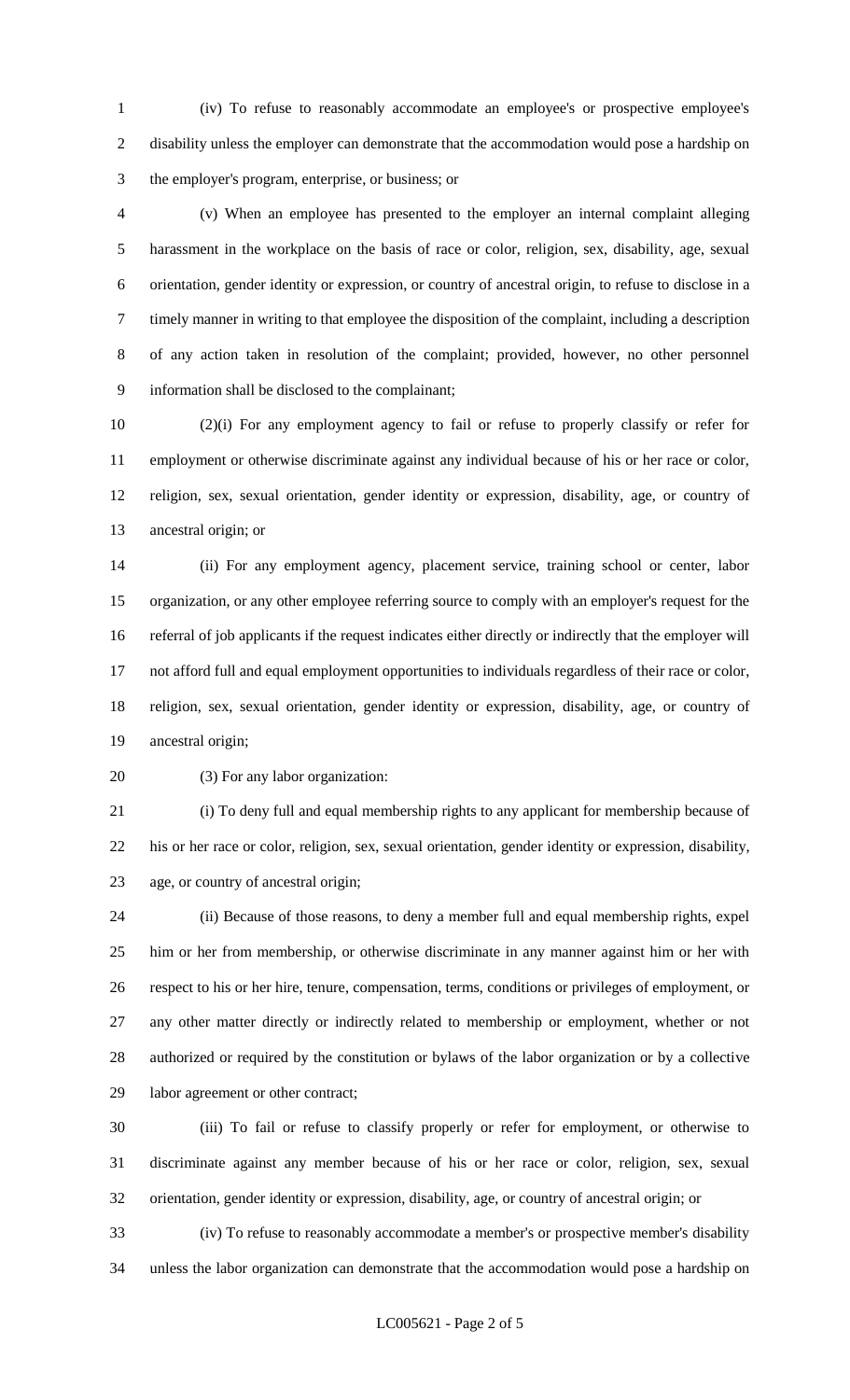the labor organization's program, enterprise, or business;

 (4) Except where based on a bona fide occupational qualification certified by the commission or where necessary to comply with any federal mandated affirmative action programs, for any employer or employment agency, labor organization, placement service, training school or center, or any other employee referring source, prior to employment or admission to membership of any individual, to:

 (i) Elicit or attempt to elicit any information directly or indirectly pertaining to his or her race or color, religion, sex, sexual orientation, gender identity or expression, disability, age, or country of ancestral origin;

 (ii) Make or keep a record of his or her race or color, religion, sex, sexual orientation, gender identity or expression, disability, age, or country of ancestral origin;

 (iii) Use any form of application for employment, or personnel or membership blank containing questions or entries directly or indirectly pertaining to race or color, religion, sex, sexual orientation, gender identity or expression, disability, age, or country of ancestral origin;

 (iv) Print or publish or cause to be printed or published any notice or advertisement relating to employment or membership indicating any preference, limitation, specification, or discrimination based upon race or color, religion, sex, sexual orientation, gender identity or expression, disability, age, or country of ancestral origin; or

 (v) Establish, announce, or follow a policy of denying or limiting, through a quota system or otherwise, employment or membership opportunities of any group because of the race or color, religion, sex, sexual orientation, gender identity or expression, disability, age, or country of ancestral origin of that group;

 (5) For any employer or employment agency, labor organization, placement service, training school or center, or any other employee referring source to discriminate in any manner against any individual because he or she has opposed any practice forbidden by this chapter, or because he or she has made a charge, testified, or assisted in any manner in any investigation, proceeding, or hearing under this chapter;

 (6) For any person, whether or not an employer, employment agency, labor organization, 29 or employee, to directly or indirectly commit any act declared by this section to be an unlawful 30 employment practice, or to aid, abet, incite, compel, or coerce the doing of any act declared by this section to be an unlawful employment practice, or to obstruct or prevent any person from complying with the provisions of this chapter or any order issued pursuant to this chapter, or to attempt directly or indirectly to commit any act declared by this section to be an unlawful 34 employment practice, it being the legislative intent that any individual may be held personally liable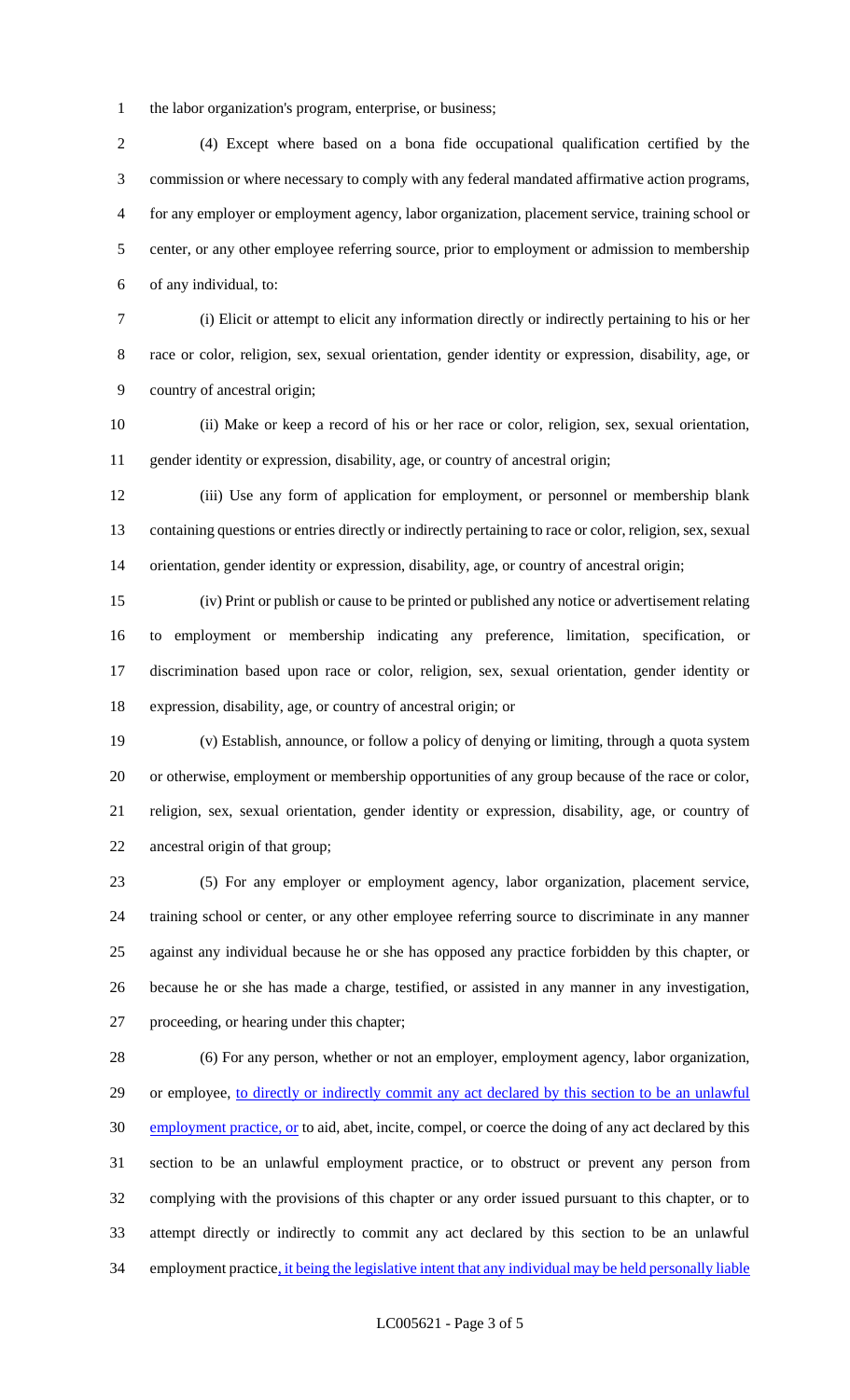#### 1 for such conduct, including, but not limited to, individual employees of employers;

 (7) For any employer to include on any application for employment, except applications for law enforcement agency positions or positions related to law enforcement agencies, a question inquiring or to otherwise inquire either orally or in writing whether the applicant has ever been arrested, charged with or convicted of any crime; provided, that:

 (i) If a federal or state law or regulation creates a mandatory or presumptive disqualification from employment based on a person's conviction of one or more specified criminal offenses, an employer may include a question or otherwise inquire whether the applicant has ever been convicted of any of those offenses; or

 (ii) If a standard fidelity bond or an equivalent bond is required for the position for which the applicant is seeking employment and his or her conviction of one or more specified criminal offenses would disqualify the applicant from obtaining such a bond, an employer may include a question or otherwise inquire whether the applicant has ever been convicted of any of those offenses; and

 (iii) Notwithstanding, any employer may ask an applicant for information about his or her criminal convictions at the first interview or thereafter, in accordance with all applicable state and federal laws;

 (8)(i) For any person who, on June 7, 1988, is providing either by direct payment or by making contributions to a fringe benefit fund or insurance program, benefits in violation with §§ 28-5-6, 28-5-7 and 28-5-38, until the expiration of a period of one year from June 7, 1988 or if there is an applicable collective bargaining agreement in effect on June 7, 1988, until the termination of that agreement, in order to come into compliance with §§ 28-5-6, 28-5-7 and 28-5- 38, to reduce the benefits or the compensation provided any employee on June 7, 1988, either directly or by failing to provide sufficient contributions to a fringe benefit fund or insurance program.

 (ii) Where the costs of these benefits on June 7, 1988 are apportioned between employers and employees, the payments or contributions required to comply with §§ 28-5-6, 28-5-7 and 28- 5-38 may be made by employers and employees in the same proportion.

 (iii) Nothing in this section shall prevent the readjustment of benefits or compensation for reasons unrelated to compliance with §§ 28-5-6, 28-5-7 and 28-5-38.

SECTION 2. This act shall take effect upon passage.

======== LC005621 ========